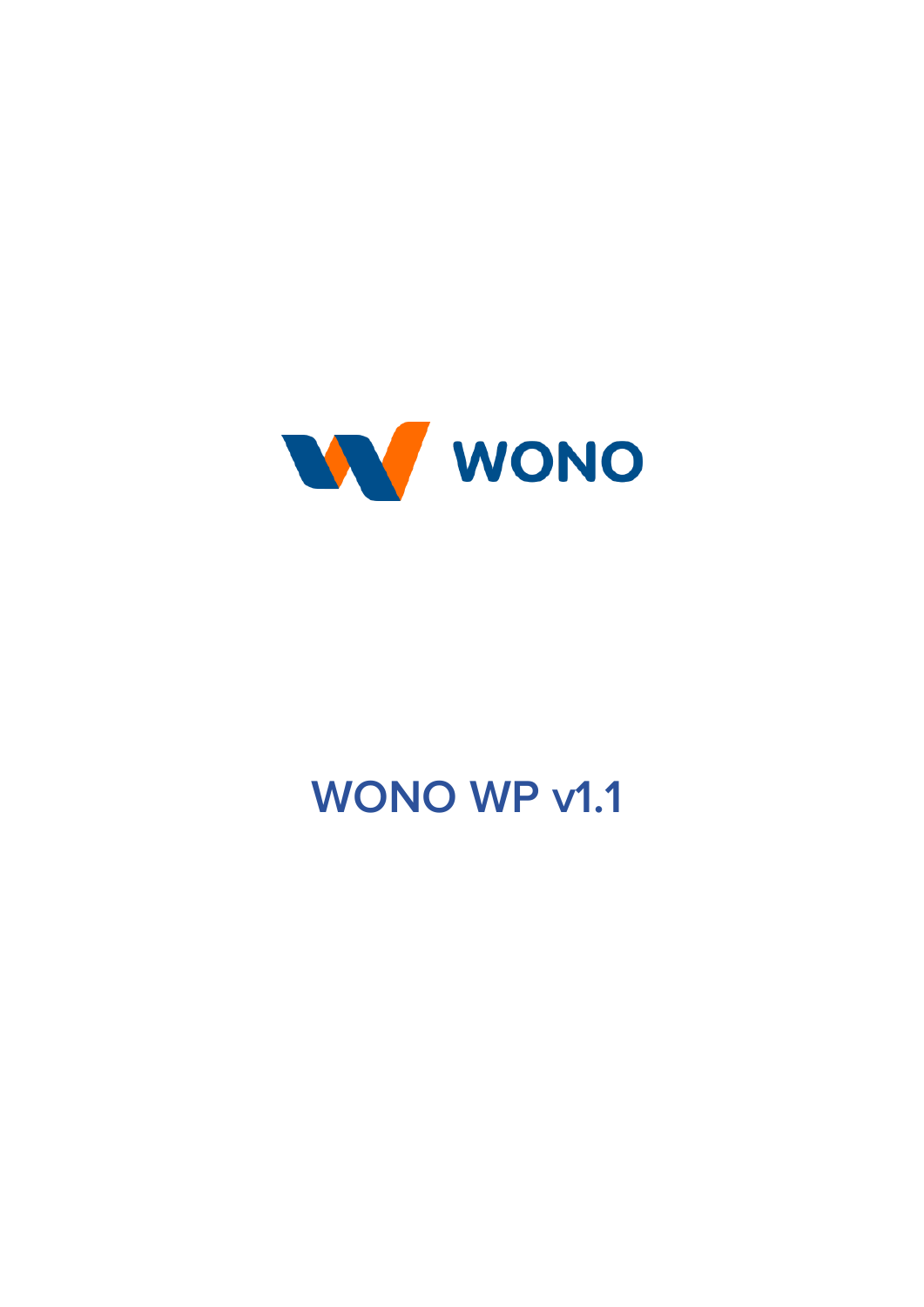## **Intro**

WONO, a rapidly growing worldwide community of independent contractors, issues a staking token. All investors will get nice bonuses on the platform like free promotion options, reduced commission and many more.

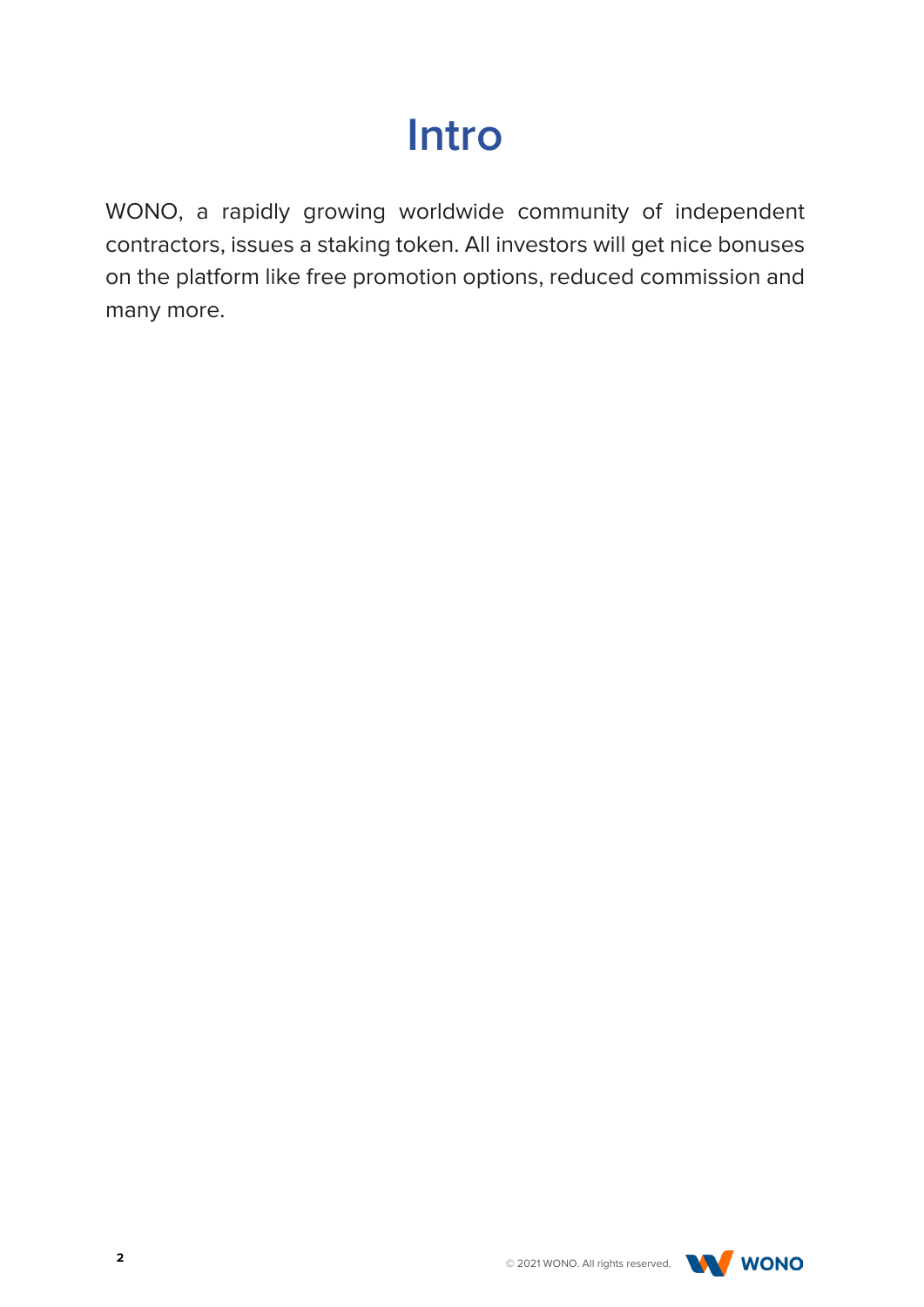## **What is WONO**

WONO is an international talent marketplace with more than 100,000 monthly active users from Americas, Europe, Asia and Africa. On WONO, one can find a part-time job as a freelancer, post a CV or a typical service that can be done.

WONO's freelancers offer services in software development, design, digital marketing, translation and many more.



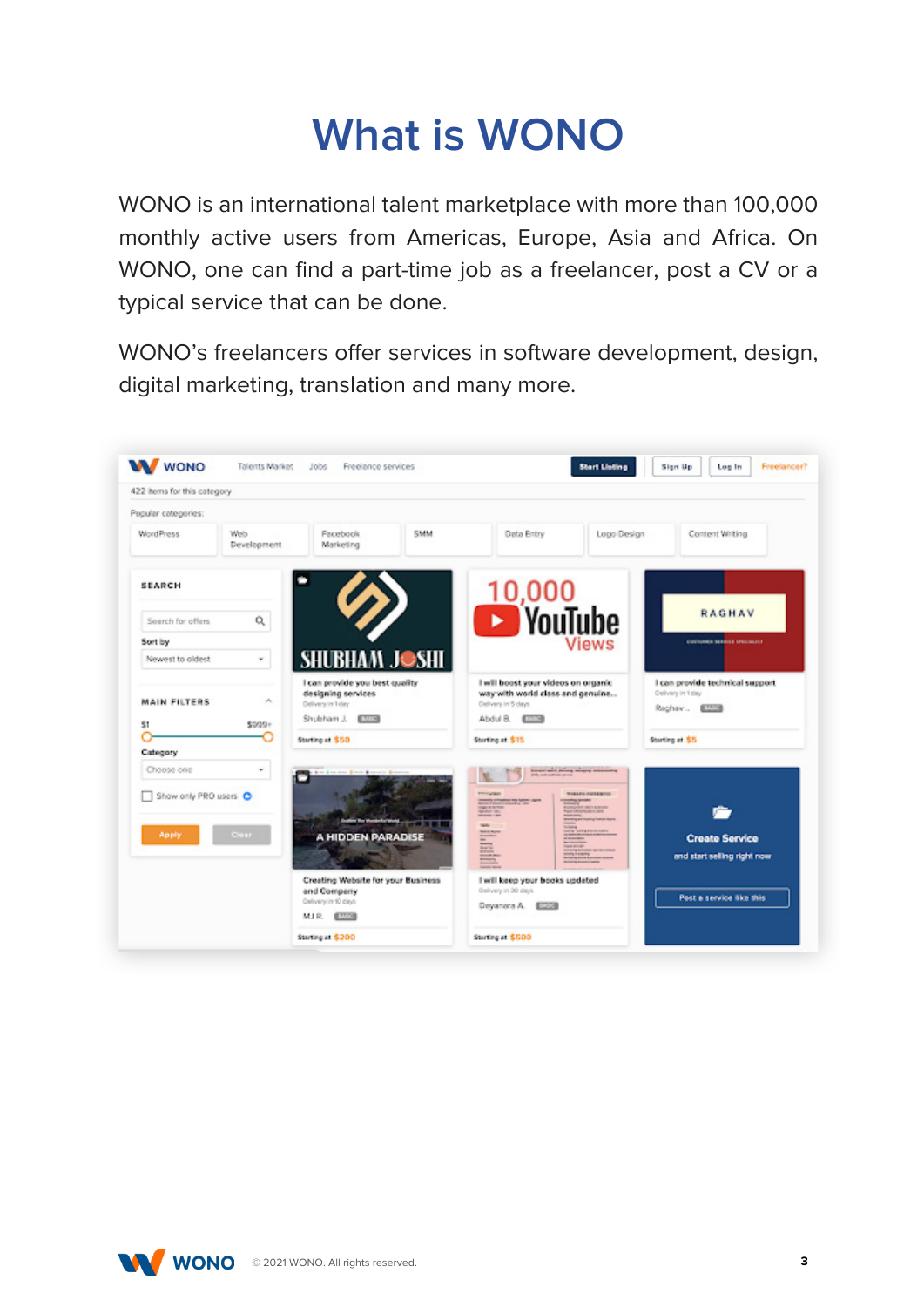For users convenience and safety, WONO has an in-built service for discussing job description and payment size. All the transactions are done internally: employers can seamlessly pay for jobs done and contractors can then easily withdraw.



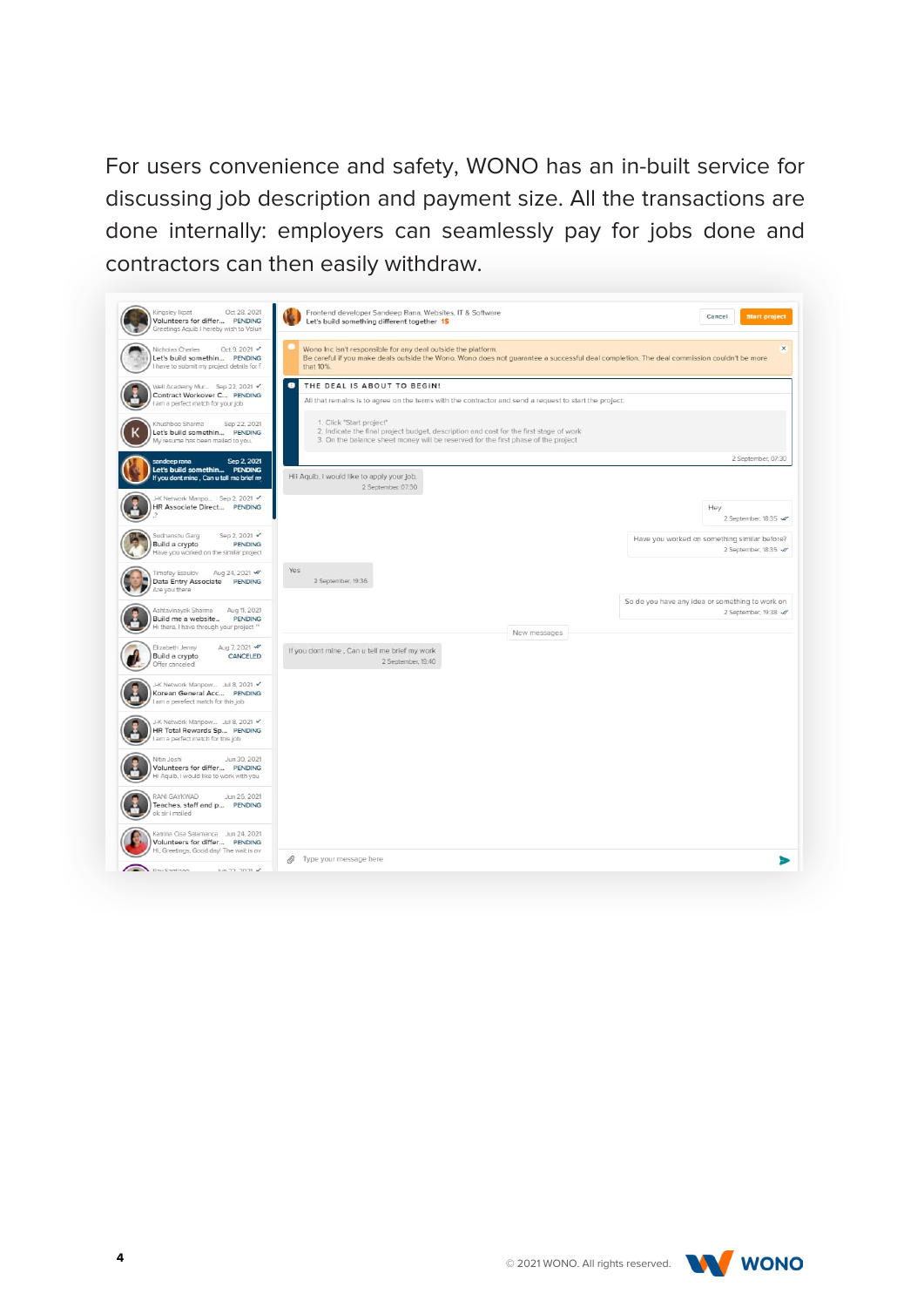### **Our roadmap**

**November 2019.** WONO's market launch.

#### **January 2020.**

Created WONO Advisory board to help improve the product based on experts' advice.

**March 2020.**  10,000 registered users.

**May 2020.**  Launched simplified and faster deals for freelancers.

**July 2020.** 50,000 registered users.

**December 2020.**  100,000 registered users.

**March 2021.**  New notification system for all users.

#### **May 2021.**

Services section launched, where freelancers can publish services they do. One freelancer can publish multiple services.

**September 2021.**  500,000 registered users. 100,000 monthly active users.

**December 2021.**  Staking system and WONO token launch.

**February 2022.**  NFT certificates launch.

**April 2022.**  Token-powered recommendation system launch.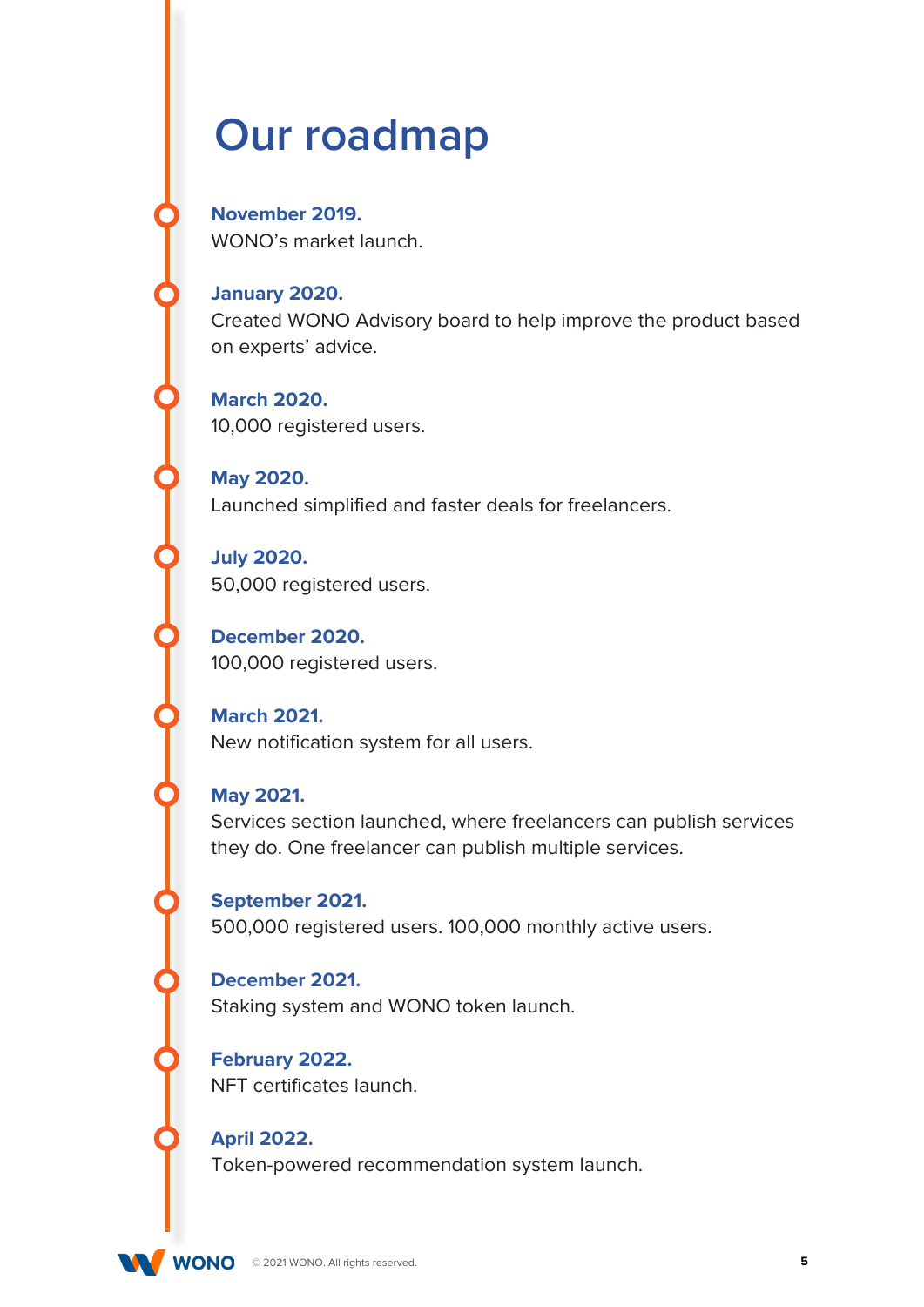## **WONO in numbers**

Registered users: **518,000**





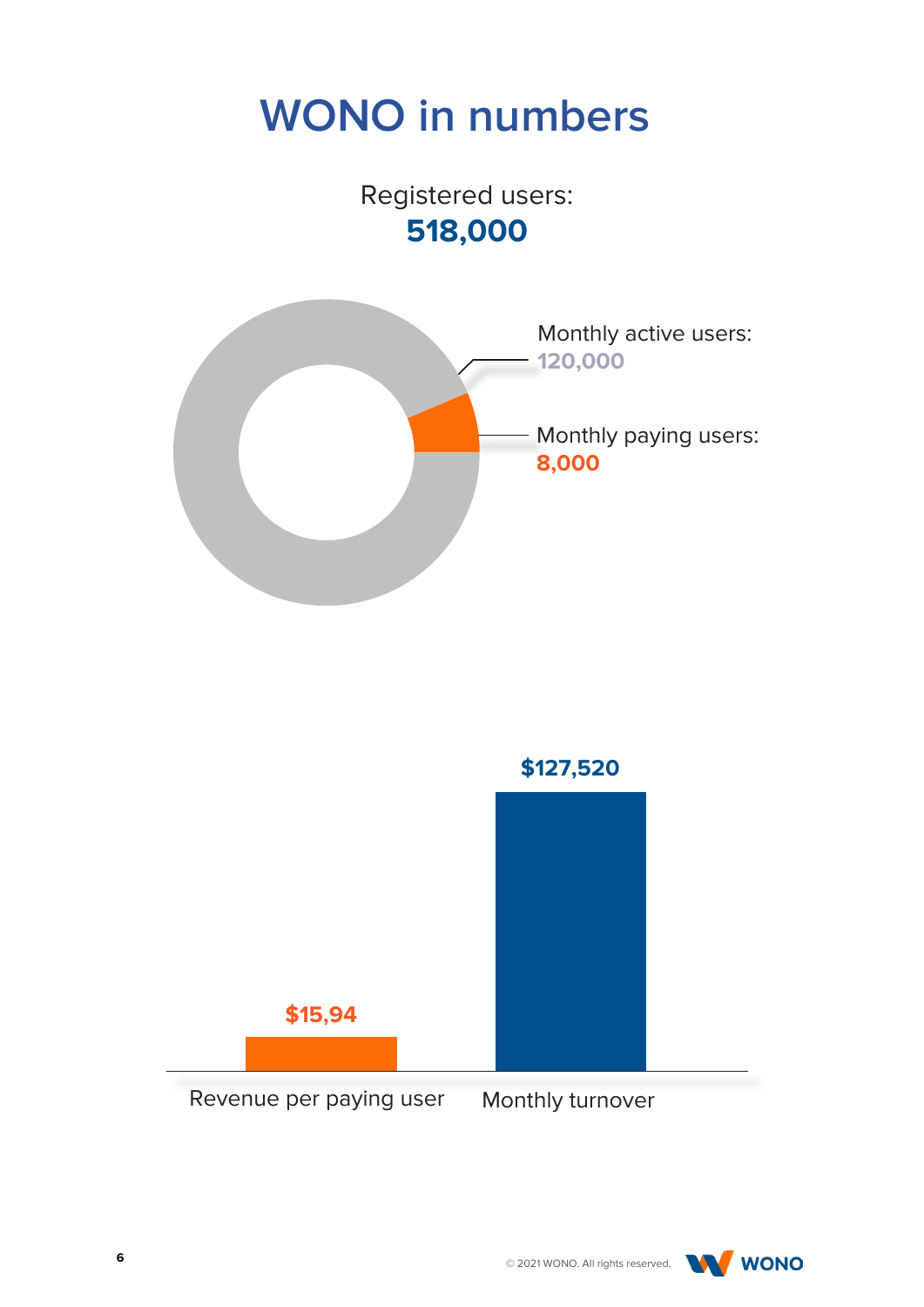# **WONO staking offer**

We offer to buy our staking token to become our investors. Anyone can participate - both WONO active users and external investors. Each holder of the staking tokens will be granted with the following bonuses:

- Free PROFI or PREMIUM membership: CV, job or service promotion which typically results in up to 7 times more visitors to your page
- **•** Free resume, job or service highlighting
- Reduced or 0 commission on all your deals. WONO won't take anything from you + cover transaction expenses.
- Free CV, job or service audit from the WONO team and improvement recommendations.
- Free NFT Certification of your work to prove and protect creator's rights

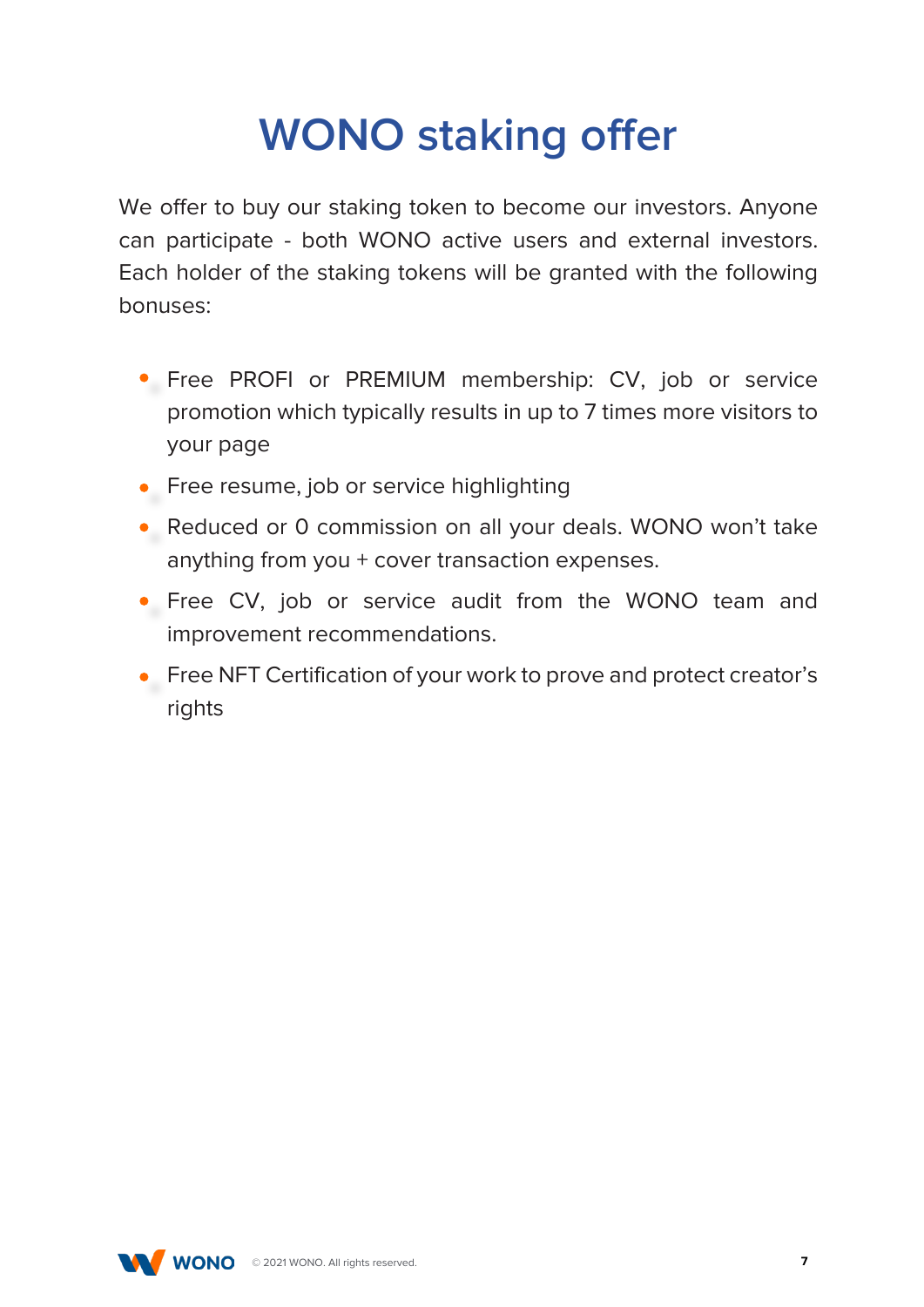### **Tiers**

|                                  | <b>BRONZE</b><br><b>price \$100</b>                                                                                                                                                                  | <b>SILVER</b><br><b>price \$250</b>                                                                                                                                                                         | <b>GOLD</b><br><b>price \$450</b>                                                                                                                                                                             |
|----------------------------------|------------------------------------------------------------------------------------------------------------------------------------------------------------------------------------------------------|-------------------------------------------------------------------------------------------------------------------------------------------------------------------------------------------------------------|---------------------------------------------------------------------------------------------------------------------------------------------------------------------------------------------------------------|
| <b>APR</b>                       | 15%                                                                                                                                                                                                  | 20%                                                                                                                                                                                                         | 25%                                                                                                                                                                                                           |
| Lock-up                          | <b>None</b>                                                                                                                                                                                          | 30 days                                                                                                                                                                                                     | 60 days                                                                                                                                                                                                       |
| <b>Withdrawal</b><br>delay       | 7 days                                                                                                                                                                                               | None                                                                                                                                                                                                        | None                                                                                                                                                                                                          |
| Fees:                            | less 10 days -> 30% fees<br>$10 - 20 \ge 25\%$<br>$20 - 30 \rightarrow 20\%$<br>$30 - 60 \rightarrow 10 \%$<br>60 - 90 -> 5 $%$<br>more 90 days -> 0%                                                | $30 - 60 \rightarrow 10 \%$<br>60 - 90 -> 5 $%$<br>more 90 -> 0%                                                                                                                                            | 60 - 90 -> 5 $%$<br>more 90 -> 0%                                                                                                                                                                             |
| <b>Extra bonus</b><br>for users: | +3 month - PROFI<br>membership<br>+3 free NFT Certification<br>+3 month highlighting<br>your resume/service<br>+0% commission for the<br>first 2 deals<br><i>*Reputation and vote</i><br>reward 0.2% | +6 month - PROFI<br>membership<br>+10 free NFT<br>Certification<br>+6 month<br>highlighting your<br>resume/service<br>+0% commission for<br>the first 4 deals<br><i>*Reputation and vote</i><br>reward 0.4% | +6 month - PREMIUM<br>membership<br>+30 free NFT<br>Certification<br>+9 month<br>highlighting your<br>resume/service<br>+0% commission for<br>the first 8 deals<br><i>*Reputation and vote</i><br>reward 0.6% |

**APR** - annual percentage rate. Reflects the estimated price growth. 15% APR means that tokens worth 100 USD will cost 115 USD.

**Lock-up** - period when you can't sell your tokens.

**Fees** - some percentage WONO will charge in case of withdrawal.